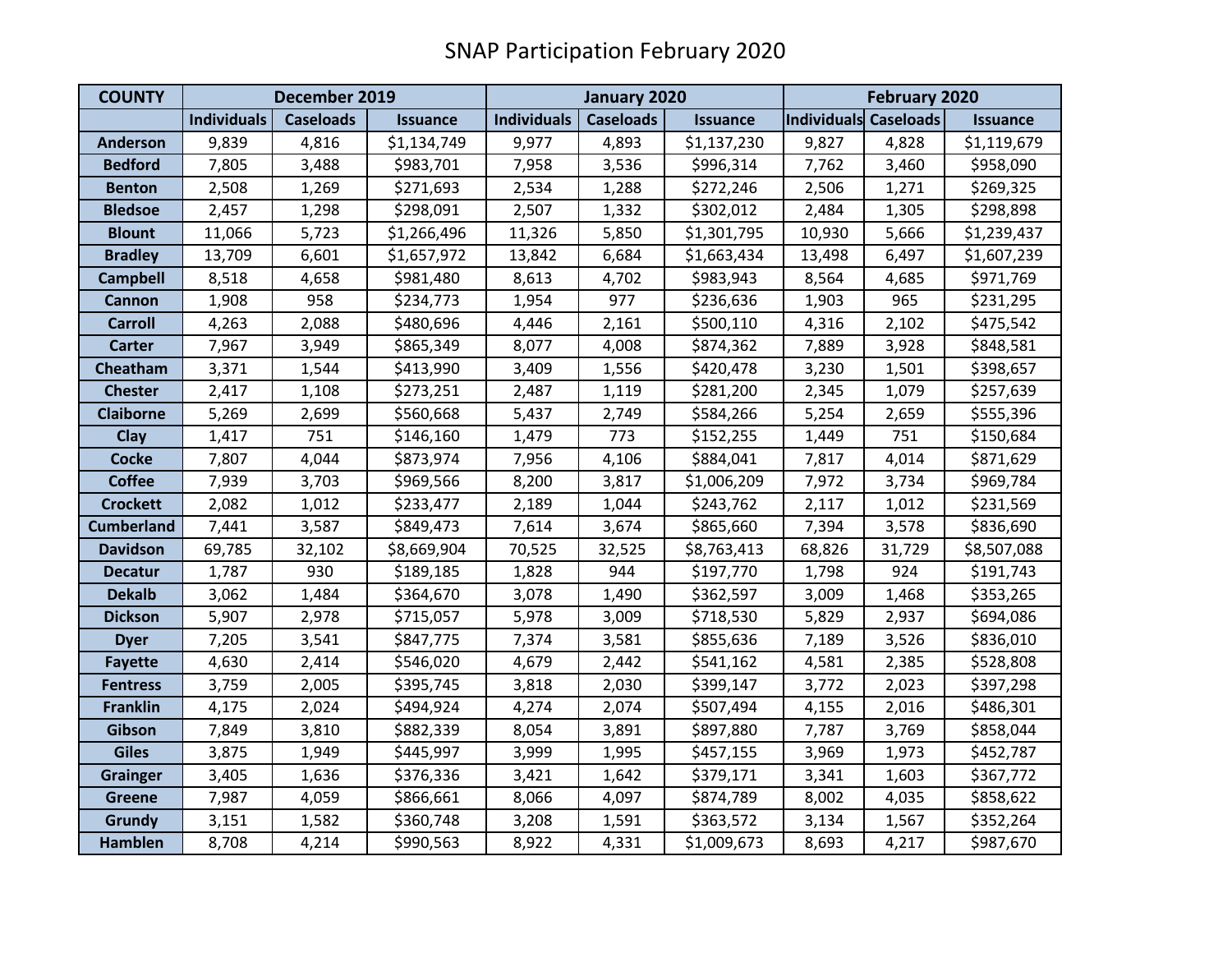|                   |                    | December 2019    |                 |                    | January 2020                        |             | February 2020                            |        |             |
|-------------------|--------------------|------------------|-----------------|--------------------|-------------------------------------|-------------|------------------------------------------|--------|-------------|
| <b>COUNTY</b>     | <b>Individuals</b> | <b>Caseloads</b> | <b>Issuance</b> | <b>Individuals</b> | <b>Caseloads</b><br><b>Issuance</b> |             | Individuals Caseloads<br><b>Issuance</b> |        |             |
| <b>Hamilton</b>   | 41,787             | 20,709           | \$5,185,911     | 42,469             | 20,996                              | \$5,229,848 | 41,415                                   | 20,438 | \$5,088,941 |
| <b>Hancock</b>    | 2,165              | 1,176            | \$247,956       | 2,188              | 1,184                               | \$246,178   | 2,132                                    | 1,144  | \$238,140   |
| Hardeman          | 4,258              | 2,203            | \$487,315       | 4,425              | 2,271                               | \$500,763   | 4,304                                    | 2,223  | \$480,291   |
| <b>Hardin</b>     | 4,536              | 2,324            | \$496,405       | 4,500              | 2,337                               | \$484,308   | 4,447                                    | 2,299  | \$480,604   |
| <b>Hawkins</b>    | 8,948              | 4,342            | \$991,557       | 9,108              | 4,409                               | \$1,005,774 | 8,829                                    | 4,268  | \$971,821   |
| Haywood           | 3,785              | 1,989            | \$411,226       | 3,880              | 2,011                               | \$421,406   | 3,791                                    | 1,956  | \$404,998   |
| <b>Henderson</b>  | 4,566              | 2,237            | \$509,203       | 4,579              | 2,256                               | \$509,452   | 4,424                                    | 2,187  | \$484,685   |
| <b>Henry</b>      | 5,197              | 2,534            | \$591,123       | 5,254              | 2,584                               | \$591,170   | 5,177                                    | 2,520  | \$578,837   |
| <b>Hickman</b>    | 3,399              | 1,645            | \$388,600       | 3,545              | 1,686                               | \$408,496   | 3,467                                    | 1,650  | \$395,726   |
| <b>Houston</b>    | 1,205              | 567              | \$135,535       | 1,236              | 579                                 | \$139,349   | 1,189                                    | 569    | \$134,803   |
| <b>Humphreys</b>  | 2,361              | 1,118            | \$270,546       | 2,366              | 1,122                               | \$268,034   | 2,334                                    | 1,108  | \$262,623   |
| <b>Jackson</b>    | 1,943              | 1,014            | \$222,064       | 2,014              | 1,064                               | \$232,882   | 1,911                                    | 1,022  | \$214,684   |
| <b>Jefferson</b>  | 6,235              | 3,042            | \$683,529       | 6,415              | 3,108                               | \$704,472   | 6,202                                    | 3,045  | \$673,445   |
| Johnson           | 2,925              | 1,578            | \$313,618       | 3,064              | 1,630                               | \$330,339   | 2,959                                    | 1,576  | \$313,973   |
| <b>Knox</b>       | 44,193             | 22,412           | \$5,284,834     | 44,981             | 22,667                              | \$5,373,058 | 43,750                                   | 22,047 | \$5,170,567 |
| Lake              | 1,721              | 966              | \$204,528       | 1,762              | 1,001                               | \$209,441   | 1,693                                    | 958    | \$198,379   |
| Lauderdale        | 5,664              | 2,887            | \$679,239       | 5,668              | 2,909                               | \$685,958   | 5,580                                    | 2,868  | \$668,538   |
| Lawrence          | 5,694              | 2,773            | \$634,378       | 5,763              | 2,781                               | \$640,483   | 5,613                                    | 2,741  | \$616,359   |
| Lewis             | 1,811              | 914              | \$196,255       | 1,817              | 926                                 | \$199,266   | 1,774                                    | 891    | \$190,618   |
| Lincoln           | 4,811              | 2,210            | \$557,363       | 4,889              | 2,254                               | \$564,972   | 4,787                                    | 2,214  | \$547,503   |
| Loudon            | 4,164              | 2,002            | \$473,335       | 4,236              | 2,040                               | \$483,083   | 4,070                                    | 1,966  | \$464,094   |
| <b>Macon</b>      | 4,314              | 2,039            | \$517,520       | 4,434              | 2,089                               | \$525,695   | 4,393                                    | 2,068  | \$520,166   |
| <b>Madison</b>    | 15,475             | 7,453            | \$1,846,154     | 15,703             | 7,581                               | \$1,869,039 | 15,285                                   | 7,386  | \$1,799,117 |
| <b>Marion</b>     | 4,561              | 2,219            | \$559,146       | 4,585              | 2,218                               | \$552,073   | 4,460                                    | 2,172  | \$538,577   |
| <b>Marshall</b>   | 3,633              | 1,670            | \$427,872       | 3,719              | 1,705                               | \$441,803   | 3,561                                    | 1,642  | \$414,394   |
| <b>Maury</b>      | 9,257              | 4,384            | \$1,102,431     | 9,305              | 4,391                               | \$1,118,518 | 9,005                                    | 4,262  | \$1,079,333 |
| <b>Meigs</b>      | 2,026              | 1,040            | \$249,309       | 2,078              | 1,056                               | \$254,618   | 2,072                                    | 1,044  | \$249,717   |
| <b>Monroe</b>     | 6,499              | 3,151            | \$711,142       | 6,647              | 3,202                               | \$726,731   | 6,483                                    | 3,160  | \$710,784   |
| <b>Montgomery</b> | 21,964             | 9,526            | \$2,679,423     | 22,477             | 9,778                               | \$2,737,294 | 21,846                                   | 9,506  | \$2,641,794 |
| <b>Moore</b>      | 465                | 218              | \$53,235        | 474                | 222                                 | \$54,465    | 459                                      | 218    | \$52,588    |
| <b>Morgan</b>     | 3,247              | 1,596            | \$359,327       | 3,246              | 1,595                               | \$359,849   | 3,189                                    | 1,569  | \$350,333   |
| <b>McMinn</b>     | 7,739              | 3,714            | \$921,454       | 7,824              | 3,774                               | \$922,903   | 7,637                                    | 3,696  | \$896,043   |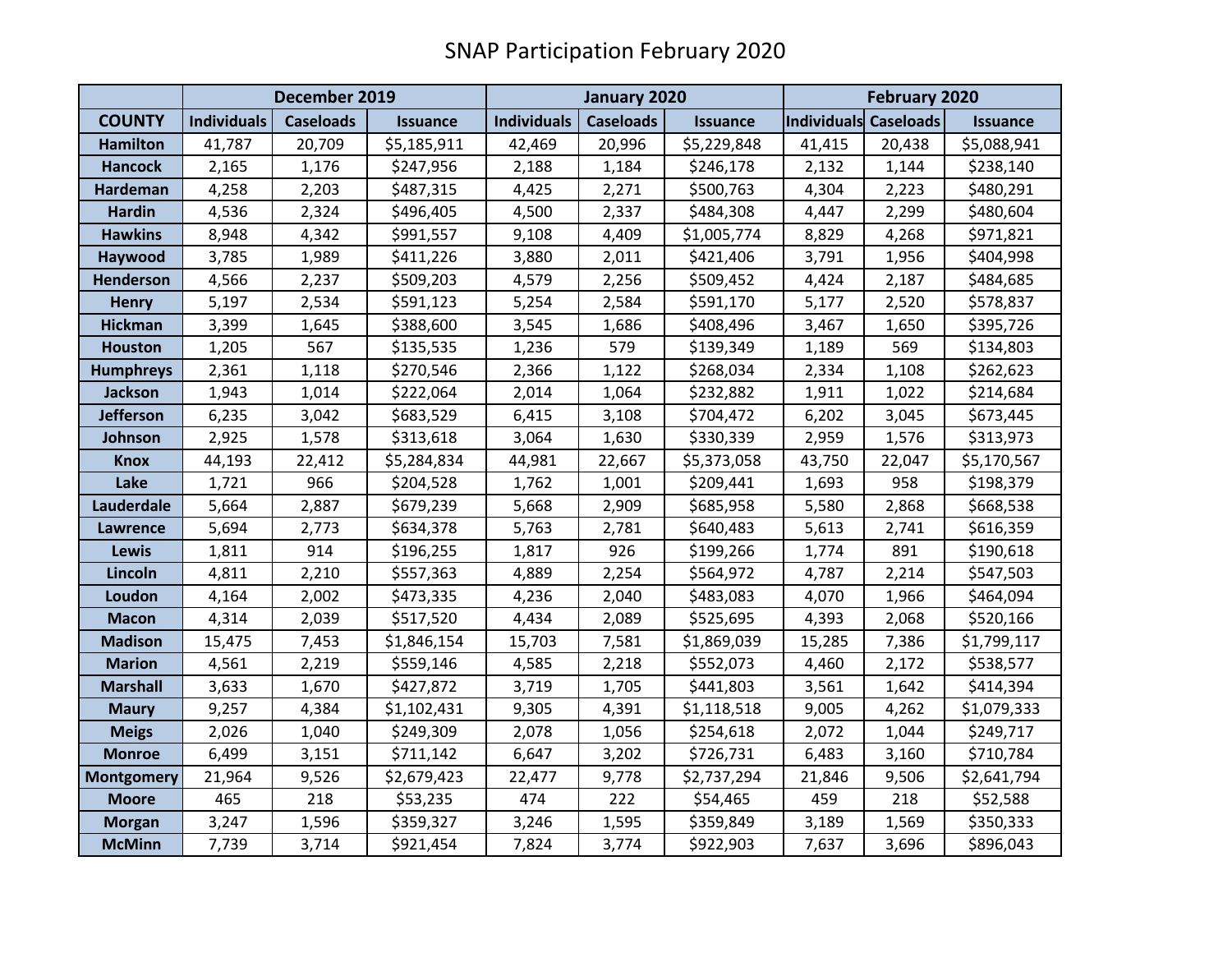| <b>COUNTY</b>     | December 2019      |                  |                 | January 2020       |                  |                 | February 2020                |         |                 |
|-------------------|--------------------|------------------|-----------------|--------------------|------------------|-----------------|------------------------------|---------|-----------------|
|                   | <b>Individuals</b> | <b>Caseloads</b> | <b>Issuance</b> | <b>Individuals</b> | <b>Caseloads</b> | <b>Issuance</b> | <b>Individuals Caseloads</b> |         | <b>Issuance</b> |
| <b>McNairy</b>    | 4,247              | 2,300            | \$476,018       | 4,382              | 2,361            | \$488,705       | 4,226                        | 2,296   | \$466,640       |
| <b>Obion</b>      | 5,031              | 2,470            | \$583,410       | 5,130              | 2,512            | \$594,297       | 4,911                        | 2,410   | \$563,187       |
| <b>Overton</b>    | 2,913              | 1,524            | \$312,226       | 2,969              | 1,562            | \$324,244       | 2,876                        | 1,506   | \$308,351       |
| <b>Perry</b>      | 1,274              | 599              | \$142,581       | 1,279              | 608              | \$143,439       | 1,271                        | 605     | \$140,353       |
| <b>Pickett</b>    | 764                | 403              | \$79,276        | 762                | 401              | \$79,782        | 738                          | 385     | \$74,002        |
| <b>Polk</b>       | 2,322              | 1,143            | \$263,256       | 2,353              | 1,163            | \$269,114       | 2,338                        | 1,148   | \$268,339       |
| Putnam            | 9,412              | 4,690            | \$1,089,168     | 9,704              | 4,819            | \$1,127,898     | 9,467                        | 4,708   | \$1,087,781     |
| Rhea              | 5,522              | 2,718            | \$659,499       | 5,688              | 2,792            | \$676,099       | 5,599                        | 2,706   | \$657,002       |
| Roane             | 6,688              | 3,238            | \$767,807       | 6,831              | 3,291            | \$790,694       | 6,659                        | 3,216   | \$764,327       |
| Robertson         | 7,068              | 3,234            | \$879,036       | 7,259              | 3,296            | \$898,782       | 6,973                        | 3,202   | \$859,470       |
| <b>Rutherford</b> | 24,015             | 10,322           | \$2,943,276     | 24,150             | 10,399           | \$2,974,661     | 23,512                       | 10,090  | \$2,868,617     |
| <b>Scott</b>      | 5,805              | 3,023            | \$656,172       | 5,909              | 3,036            | \$663,994       | 5,903                        | 3,005   | \$660,895       |
| Sequatchie        | 2,684              | 1,317            | \$317,150       | 2,747              | 1,348            | \$324,824       | 2,708                        | 1,322   | \$315,970       |
| <b>Sevier</b>     | 8,493              | 4,005            | \$921,578       | 8,611              | 4,060            | \$936,532       | 8,499                        | 4,009   | \$920,553       |
| <b>Shelby</b>     | 184,489            | 84,606           | \$23,903,315    | 186,988            | 85,801           | \$24,285,287    | 182,841                      | 83,872  | \$23,507,690    |
| <b>Smith</b>      | 2,314              | 1,118            | \$275,725       | 2,309              | 1,131            | \$273,313       | 2,237                        | 1,088   | \$262,751       |
| <b>Stewart</b>    | 1,574              | 730              | \$170,766       | 1,586              | 734              | \$173,008       | 1,567                        | 716     | \$168,063       |
| <b>Sullivan</b>   | 20,143             | 10,047           | \$2,295,189     | 20,548             | 10,233           | \$2,322,632     | 19,950                       | 9,945   | \$2,251,294     |
| <b>Sumner</b>     | 13,737             | 6,240            | \$1,667,732     | 14,011             | 6,320            | \$1,696,274     | 13,686                       | 6,151   | \$1,652,385     |
| <b>Tipton</b>     | 8,284              | 3,883            | \$999,458       | 8,334              | 3,901            | \$1,010,600     | 8,113                        | 3,829   | \$980,214       |
| <b>Trousdale</b>  | 1,215              | 602              | \$149,667       | 1,203              | 599              | \$147,198       | 1,190                        | 588     | \$145,189       |
| <b>Unicoi</b>     | 2,547              | 1,335            | \$269,421       | 2,540              | 1,327            | \$266,901       | 2,471                        | 1,294   | \$259,137       |
| <b>Union</b>      | 3,500              | 1,623            | \$385,703       | 3,532              | 1,633            | \$382,091       | 3,454                        | 1,596   | \$371,608       |
| <b>Van Buren</b>  | 894                | 422              | \$94,377        | 927                | 442              | \$99,582        | 897                          | 434     | \$94,070        |
| <b>Warren</b>     | 6,796              | 3,259            | \$809,697       | 6,929              | 3,320            | \$821,525       | 6,826                        | 3,250   | \$799,614       |
| Washington        | 13,510             | 7,022            | \$1,567,879     | 13,772             | 7,133            | \$1,590,227     | 13,268                       | 6,906   | \$1,518,293     |
| <b>Wayne</b>      | 2,002              | 1,046            | \$216,698       | 2,013              | 1,061            | \$222,465       | 2,005                        | 1,045   | \$213,667       |
| <b>Weakley</b>    | 4,671              | 2,343            | \$526,167       | 4,656              | 2,341            | \$514,566       | 4,499                        | 2,273   | \$493,059       |
| <b>White</b>      | 4,001              | 1,951            | \$450,154       | 4,024              | 1,967            | \$449,054       | 3,956                        | 1,926   | \$435,260       |
| Williamson        | 3,778              | 1,741            | \$444,305       | 3,745              | 1,727            | \$439,611       | 3,531                        | 1,634   | \$410,487       |
| <b>Wilson</b>     | 8,734              | 4,213            | \$1,098,796     | 8,947              | 4,294            | \$1,116,925     | 8,659                        | 4,156   | \$1,082,152     |
| <b>Total</b>      | 852,043            | 408,843          | \$102,448,518   | 865,718            | 414,949          | \$103,929,986   | 844,410                      | 404,931 | \$100,596,556   |